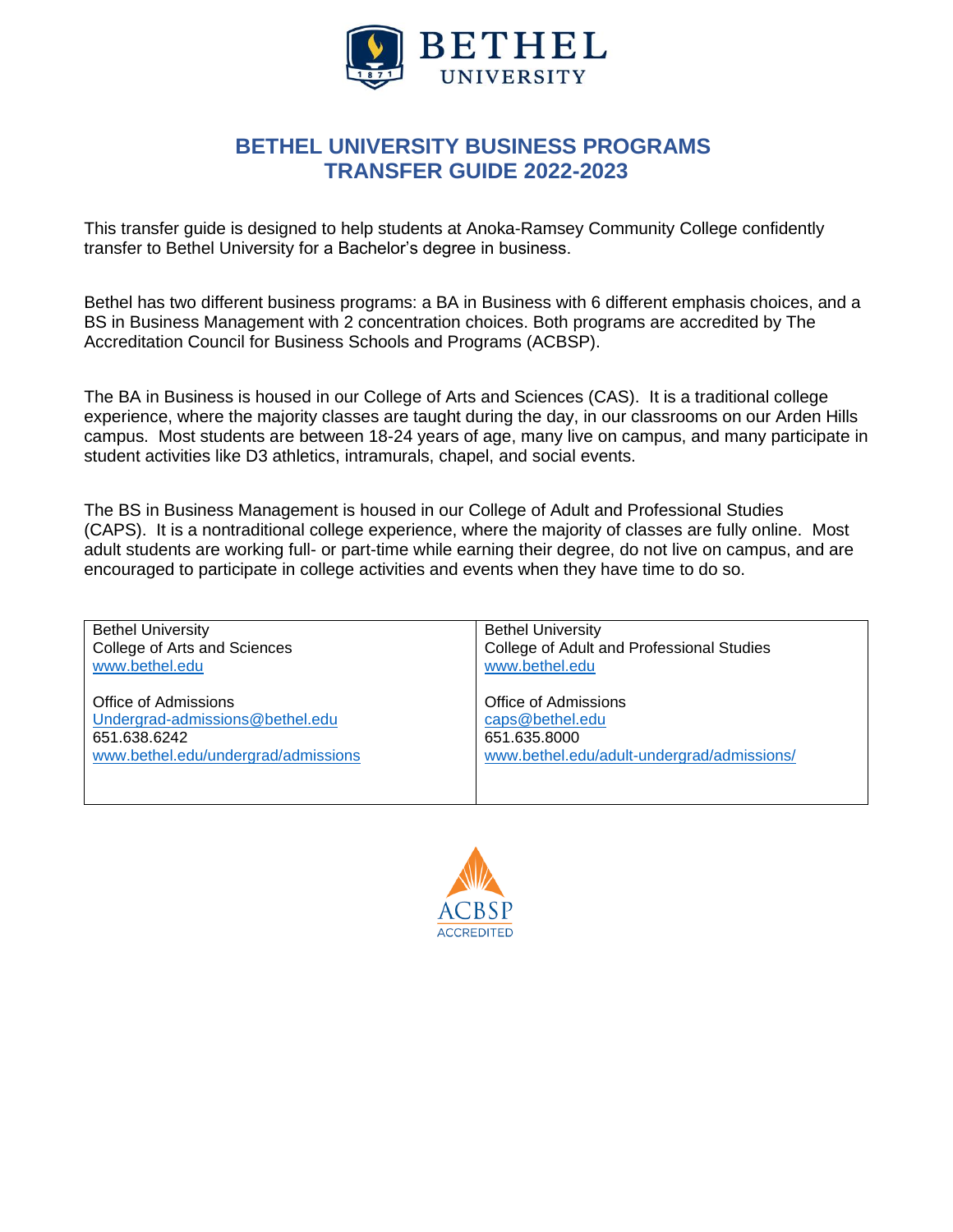

# **BA in Business (Traditional Undergraduate, On Campus)**

The BA in Business includes three pieces. The first includes Bethel's general education courses for CAS students. For information on specific courses, please see our general education transfer guide [here.](https://www.bethel.edu/registrar/transfer-credits/anoka-ramsey-transfer-guide.pdf) The second piece of the BA in Business is a set of 11 core classes that all business majors take. Many of these can be covered by classes at Anoka-Ramsey Community College. See Table 1 for information about transferring these classes to Bethel from ARCC.

The third piece of the BA is Business is your choice of one of 6 specific emphases, tailoring your business major to your area of interest. These include Accounting, Business Analysis & Analytics, Finance, Human Resource Management, Innovation & Entrepreneurship, and Marketing. Each emphasis includes 8-9 classes, and 24-30 credits

If you transfer to Bethel with the **Minnesota Transfer Curriculum** (MnTC) and at least 40 credits, you could complete your BA in Business degree at Bethel in as few as 5 semesters. If you transfer to Bethel with an **Associate of Arts** degree, you could complete your BA in Business degree at Bethel in as few as 4 semesters. If you transfer to Bethel with an **Associate of Science or an Associate of Applied Science** in a business field, you could complete your BA in Business degree at Bethel in as few as 4 semesters. As part of your coursework at ARCC, you should be mindful to take the specific courses listed in Table 1, as they will directly transfer for a Bethel requirement.

CPA Track: The College of Arts and Sciences also offers a BS in Accounting and Finance which is specifically designed for students who would like to meet the educational requirements to become a Certified Public Accountant.

More detailed information about the BA in Business can be found [here.](https://www.bethel.edu/undergrad/academics/business/) If you would like to see the course requirements and descriptions, that information can be found [here.](https://catalog.bethel.edu/arts-sciences/academic-programs-departments/business-economics/#text)

|                  | <b>Course at ARCC</b>                     |                  | <b>Course for Bethel BA-Business</b>  |
|------------------|-------------------------------------------|------------------|---------------------------------------|
| <b>BUS 1108</b>  | <b>Business Math</b>                      | <b>BUS 130*</b>  | <b>Business Problem Solving</b>       |
| <b>BUS 1112</b>  | <b>Computer Concepts and Applications</b> | <b>BUS 106</b>   | Introduction to Business Applications |
| <b>BUS 2125</b>  | <b>Financial Accounting</b>               | <b>BUS 210</b>   | <b>Financial Accounting</b>           |
| <b>BUS 2142</b>  | <b>Principles of Marketing</b>            | <b>BUS 220</b>   | <b>Principles of Marketing</b>        |
| <b>BUS 2215</b>  | <b>Legal Environment of Business</b>      | <b>BUS 361</b>   | <b>Business Law</b>                   |
| <b>BUS 2244</b>  | Principles of Management                  | <b>BUS 230</b>   | <b>Principles of Management</b>       |
| <b>ECON 2205</b> | Principles of Macroeconomics              | ECO 203          | Principles of Macroeconomics          |
| <b>ECON 2206</b> | Principles of Microeconomics              | ECO 202          | Principles of Microeconomics          |
| <b>MATH 1114</b> | Introduction to Statistics                | <b>MAT 207M</b>  | <b>Statistical Analysis</b>           |
| <b>MATH 1400</b> | Calculus 1                                | <b>BUS 100M*</b> | <b>Business Calculus</b>              |

#### **Table 1: Core Courses in the BA in Business and their Equivalent at ARCC**

\* Students in the Business Analysis and Analytics emphasis must take BUS100M (Business Calculus). All other emphases may take BUS130 (Business Problem Solving) or BUS100M.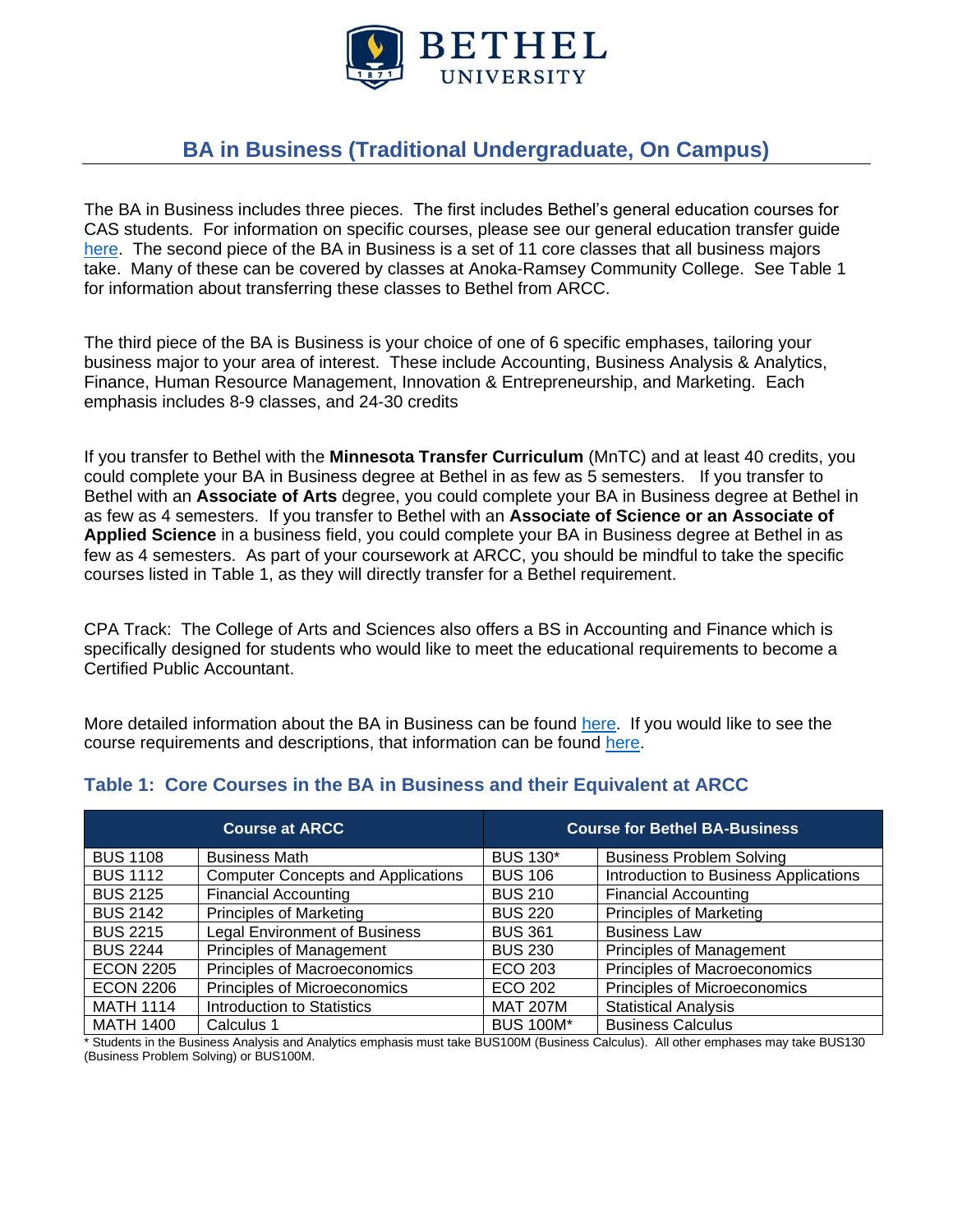

# **BS in Business (Adult Undergraduate, Online)**

Here is an example of how the Anoka-Ramsey AS Business: Management/Marketing Emphasis transfers to the Bethel BS Business Management.

#### **Step 1:** Take these courses that are part of the MN Transfer Curriculum

|                                                                                                           | <b>Course at ARCC</b>                         |                 | <b>Course for Bethel BS-Business Management</b> |
|-----------------------------------------------------------------------------------------------------------|-----------------------------------------------|-----------------|-------------------------------------------------|
| <b>CMST1110</b>                                                                                           | Introduction to Communication OR              | <b>COMM 160</b> | <b>Basic Communication Skills</b>               |
| <b>CMST 2215</b>                                                                                          | <b>Public Speaking OR</b>                     |                 |                                                 |
| <b>CMST 2200</b>                                                                                          | Interpersonal Communication                   |                 |                                                 |
| <b>ECON 2205</b>                                                                                          | Principles of Macroeconomics AND              | <b>BUSN 205</b> | Survey of Microeconomics and                    |
| <b>ECON 2206</b>                                                                                          | Principles of Microeconomics                  |                 | Macroeconomics                                  |
| <b>ENGL 1120</b>                                                                                          | Cross-Current College Writing &               | <b>ENGL 130</b> | <b>Successful Writing</b>                       |
| <b>ENGL 1121</b>                                                                                          | <b>Critical Reading OR</b>                    |                 |                                                 |
|                                                                                                           | <b>College Writing &amp; Critical Reading</b> |                 |                                                 |
| Select the remaining credits from courses in at least one of the remaining Goal Areas of the MnTC. Bethel |                                               |                 |                                                 |
| recommends focusing on Goal Areas 3 and 6.                                                                |                                               |                 |                                                 |

**Step 2:** Complete the remaining requirements at Anoka-Ramsey, as recommended below

|                 | <b>Course at ARCC</b>                      |                  | <b>Course for Bethel BS-Business Management</b> |
|-----------------|--------------------------------------------|------------------|-------------------------------------------------|
| <b>BUS 1101</b> | Introduction to Business                   | <b>BUSN 104</b>  | Introduction to Business                        |
| <b>BUS 1103</b> | Human Relations in the Workplace           | <b>BUSN 302</b>  | Human Resource Management                       |
| <b>BUS 1104</b> | <b>Written Business Communications</b>     | <b>BUSN 210</b>  | <b>Workplace Communication</b>                  |
| <b>BUS 1108</b> | <b>Business Math</b>                       |                  | Elective                                        |
| <b>BUS 1112</b> | <b>Computer Concepts and Applications</b>  | <b>BUSN 220</b>  | <b>Management Information Systems</b>           |
| <b>BUS 1122</b> | <b>Business Ethics &amp; Social Issues</b> | <b>BUSN 425H</b> | Applied Ethical Decisions in Life and           |
|                 |                                            |                  | <b>Business</b>                                 |
| <b>BUS 2125</b> | <b>Financial Accounting</b>                | ACCT 200         | <b>Financial Accounting for Managers</b>        |
| <b>BUS 2141</b> | <b>Personal Finance</b>                    | <b>BUSN 114</b>  | <b>Personal Financial Literacy</b>              |
| <b>BUS 2142</b> | <b>Principles of Marketing</b>             | <b>BUSN 323</b>  | <b>Marketing Fundamentals</b>                   |
| <b>BUS 2215</b> | <b>Legal Environment of Business</b>       | <b>BUSN 335</b>  | <b>Business Law</b>                             |
| <b>BUS 2240</b> | Introduction to International Business     | <b>BUSN 310</b>  | Global Management and Leadership                |
| <b>BUS 2244</b> | <b>Principles of Management</b>            |                  | Must be taken at Bethel                         |
| <b>BUS 1221</b> | Supervision                                |                  | Elective                                        |
| OR.             |                                            |                  |                                                 |
| <b>BUS 2265</b> | Administrative Office Management           |                  |                                                 |